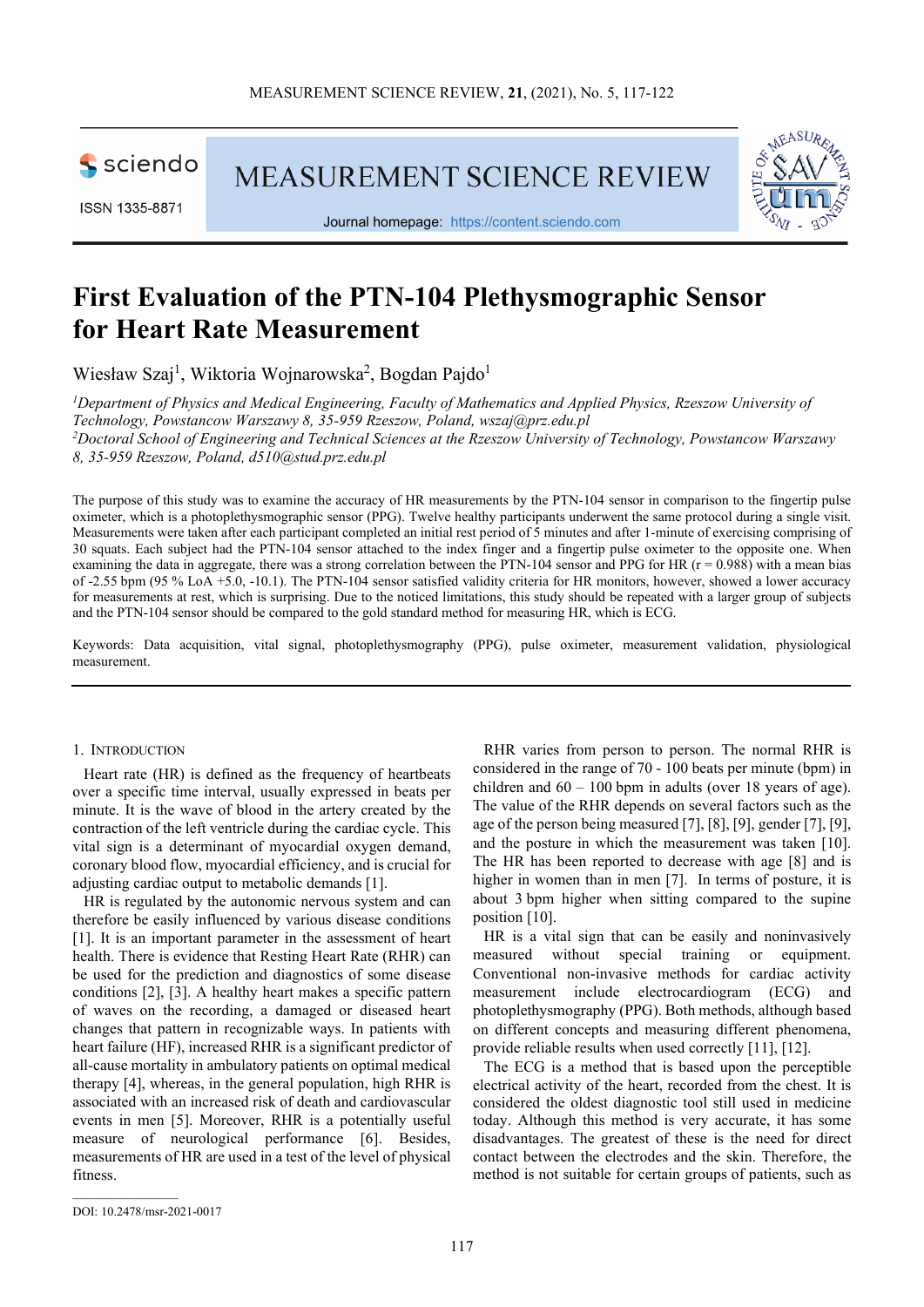those suffering from burns. In addition, the conductive gel used in the electrodes may cause allergic reactions. Furthermore, the electrodes must be correctly positioned, which requires a competent operator. Incorrect placement of electrodes may result in erroneous recordings. The absence of trained personnel may result in prolonged hospitalization and increased treatment costs [11], [13].

PPG is one of the plethysmographic methods. The measurement of HR with this method is based on the evaluation of volume changes caused by blood flow. It is a simple and portable technique for measuring peripheral pulse, which is indirectly related to the electrical activity of the heart through blood flow caused by muscle contraction. A simple plethysmographic device consists of a light source (usually red or near-infrared (NIR)) and a photodetector. The illuminated tissue is relatively transparent to NIR wavelengths and the level of absorption depends on hemoglobin, the oxygen transport protein that strongly absorbs NIR light [11], [12]. The variations in volume and photodetector response are related using the Beer-Lambert's law (1), which states that by illuminating tissue with an absorption coefficient  $\alpha$  with a light source of intensity I<sub>0</sub> and measuring the fraction of light received I<sub>t</sub>, changes in thickness d can be assessed [14].

$$
I_t = I_0 \exp(-\alpha d) \tag{1}
$$

During the cardiac cycle, an increase in NIR light absorbance is seen during periods of high pressure (systole), while a decrease in NIR light absorbance is seen during periods of low pressure (diastole). As systolic and diastolic phases are synchronized with HR, based on that HR can be quickly indicated [11], [12]. PPG signal can be obtained by using a pulse oximeter.



Fig.1. PTN-104 pulse plethysmograph sensor.

One of the plethysmographic sensors is the PTN-104 sensor, which is a portable and sensitive sensor composed of piezometric material, which converts pulse activity signals from blood motion to electrical signals (Fig.1.). This is a nonmagnetic accelerometer, that produces a signal from which rate and relative pressure information can be computed. The

real-time integral of this signal is identical to the volume pulse signals recorded with more expensive PPGs. This sensor can be easily attached to any finger.

This sensor has been used by other investigators for diagnostic purposes, including the diagnosis of myocardial infarction [15] and dilated cardiomyopathy [16].

This study aims to assess the accuracy of the PTN-104 plethysmographic sensor in HR measurement in comparison with pulse oximetry that uses PPG.

## 2. SUBJECT & METHODS

The accuracy of the PTN-104 sensor was tested by comparing heart rate values obtained in two different ways. The heart rate measurements to which the PTN-104 sensor results were compared were performed using a fingertip pulse oximeter. Some specifications of this sensor are shown in Table 1.

|  | Table 1. Specifications of PTN-104 sensor. |  |  |
|--|--------------------------------------------|--|--|
|--|--------------------------------------------|--|--|

| <b>PTN-104 Specifications</b>  |                 |  |
|--------------------------------|-----------------|--|
| Typical pulse output [mV]      | <b>200</b>      |  |
| <b>Frequency response [Hz]</b> | $+0/1$ to 750   |  |
| Connector                      | <b>MINIDIN7</b> |  |

The portable fingertip pulse oximeter has similar accuracy to the conventional hospital oximeter with a digital sensor [17]. However, there is some evidence that pulse oximeters tend to underestimate heart rate during heavy exercise (>155 beats/min) [18]. Therefore, the measurements were performed for heart rate at rest and after light exercise.

#### *2.1. Data acquisition*

The study group consisted of 12 healthy subjects. All study participants provided informed consent to be included in the study. Table 2. shows the characteristics of the study group including body mass index.

Table 2. Characteristics of the study group.

| Study group $n = 12$          |                |  |
|-------------------------------|----------------|--|
| Sex [females/males]           | 6/6            |  |
| Age [years] Mean $\pm$ SD     | $20.4 \pm 1.1$ |  |
| BMI [ $kg·m2$ ] Mean $\pm$ SD | $21.8 \pm 2.2$ |  |

To acquire the signal, PTN-104 plethysmographic sensor in cooperation with the NI ELVIS educational platform was used. The monitored signals were converted into a numerical value by the sample LabVIEW code - iWorx Pulse.vi, which is available online [19]. This software does not allow changing any significant settings. The default value for the number of samples taken per second is 200. The connection of the PTN-104 sensor is shown in Fig.2.



Fig.2. Connection diagram.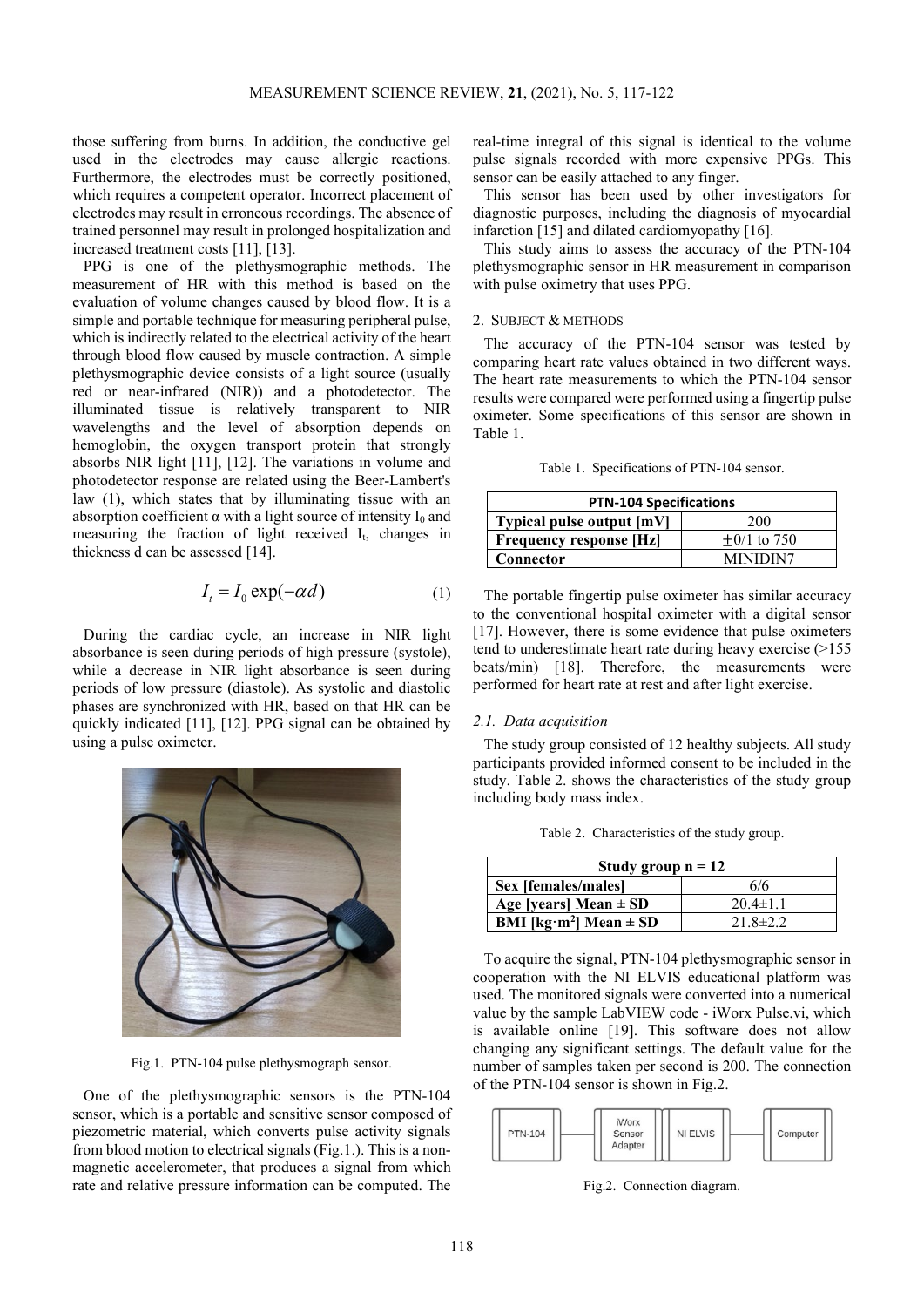The PTN-104 sensor converts changes in reflected light intensity into a signal that is processed by the mentioned VI. This raw signal is used by this VI to identify the QRS complex. The point with the highest amplitude is the R peak, and the interval between these two points is the RR interval. The HR is determined from the characteristic points of these waves. Each appearance of the R peak is one heartbeat. HRV, on the other hand, can be calculated from changes in RR intervals over time.

Two data sets were collected: one with resting heart rate and one with post-exercise heart rate. The PTN-104 sensor was attached to the index finger of the subjects and the subjects were in a sitting position. A fingertip pulse oximeter was attached in the same way but on the opposite hand. Resting heart rate was measured after at least 5 minutes of rest. Postexercise heart rate, on the other hand, was measured immediately after the subject performed a series of 30 squats at a specified rhythm for 1 minute (1 squat per 2 seconds).

In each dataset, a total of 36 measurements were gathered from the PTN-104 sensor and 12 measurements from the pulse oximeter. A total of 72 measurements were collected from the PTN-104 sensor and 24 from the pulse oximeter. Table 3. shows the characteristics of the acquired data in detail.

Table 3. Description of each dataset.

|              | <b>Samples</b>                  |                   |  |
|--------------|---------------------------------|-------------------|--|
| Sensor       | <b>PTN-104</b><br><b>Sensor</b> | Pulse<br>Oximeter |  |
|              | $3$ /person                     | 1/person          |  |
| <b>Total</b> |                                 |                   |  |

## *2.2. Data pre-processing and statistical analysis*

To assess the level of accuracy of the PTN-104 sensor, in comparison to the PPG sensor, four levels of statistical analysis were used:

a) linear regression was used to determine the strength of the relationship between the PPG sensor and the PTN-104 sensor and whether the relationship was statistically significant. A significant correlation was identified when the p-value was less than 0.05, while the strength of the correlation was determined by the Pearson correlation coefficient (r-value). The strength of the correlation was determined as follows:  $0.9-1.0 =$  strong,  $0.8-0.89 =$ moderately strong,  $0.7 - 0.79$  = moderate,  $0.6 - 0.69$  = moderately weak,  $< 0.59$  = weak.

b) for further evaluation of the sensor, the Bland-Altman method was used, which is a suitable way to perform a comparison between two measurement methods and also to provide quantitative measures to decide whether the new method is acceptable or not. This method became the most suitable way to determine the limits of agreement (LOA) between measurements [20]. The mean difference (MD) between the PTN-104 sensor and the PPG sensor, also known as the mean bias, was determined by first calculating the difference in the values of the individual measurements of the PTN-104 sensor and the PPG sensor (2), and then calculating the average of these differences (3).

$$
\varepsilon = HR_{PTN} - HR_{PO} \tag{2}
$$

$$
MD = \frac{\sum_{i=1}^{n} \varepsilon_i}{n}
$$
 (3)

To determine the 95 % LoA, the standard deviation (SD) of the difference was first calculated and then the relationship (4) was applied.

$$
LoA = MD \pm 1.96 \cdot SD \tag{4}
$$

On the basis of the calculated values, plots were made.

c) the mean absolute error (MAE) between the PTN-104 sensor and the PPG sensor was computed based on (5). This represented the average difference score regardless of the direction of the difference (i.e., regardless of under- or overestimation).

*n*

$$
MAE = \frac{\sum_{i=1}^{n} |\varepsilon_i|}{n}
$$
 (5)

d) average of relative errors δ that were calculated using the relationship (6).

$$
\delta = \frac{|\varepsilon|}{HR_{po}} \cdot 100\% \tag{6}
$$

All calculations and graphs were performed using MS Excel.

#### *2.3. Validity criteria*

Validity criteria for heart rate measurement were based on previous studies and consist of [21], [22]:

a correlation between the heart rate obtained from the reference device and the heart rate measured by the test device of  $r = 0.9$  or greater,

a mean bias less than 3 bpm,

a mean absolute error less than 5 bpm.

To get an accurate HR measurement, the device should meet at least the first and the second criterion.

#### 3. RESULTS AND DISCUSSION

HR data from both sensors are shown in Table 4. and Table 5. For both resting and post-exercise measurements, it was noted that measurements made with the PTN-104 sensor were underestimated. The average of relative errors for the PTN-104 sensor compared to the reference method was 4.05 % for HR at rest and 2.72 % for post-exercise HR.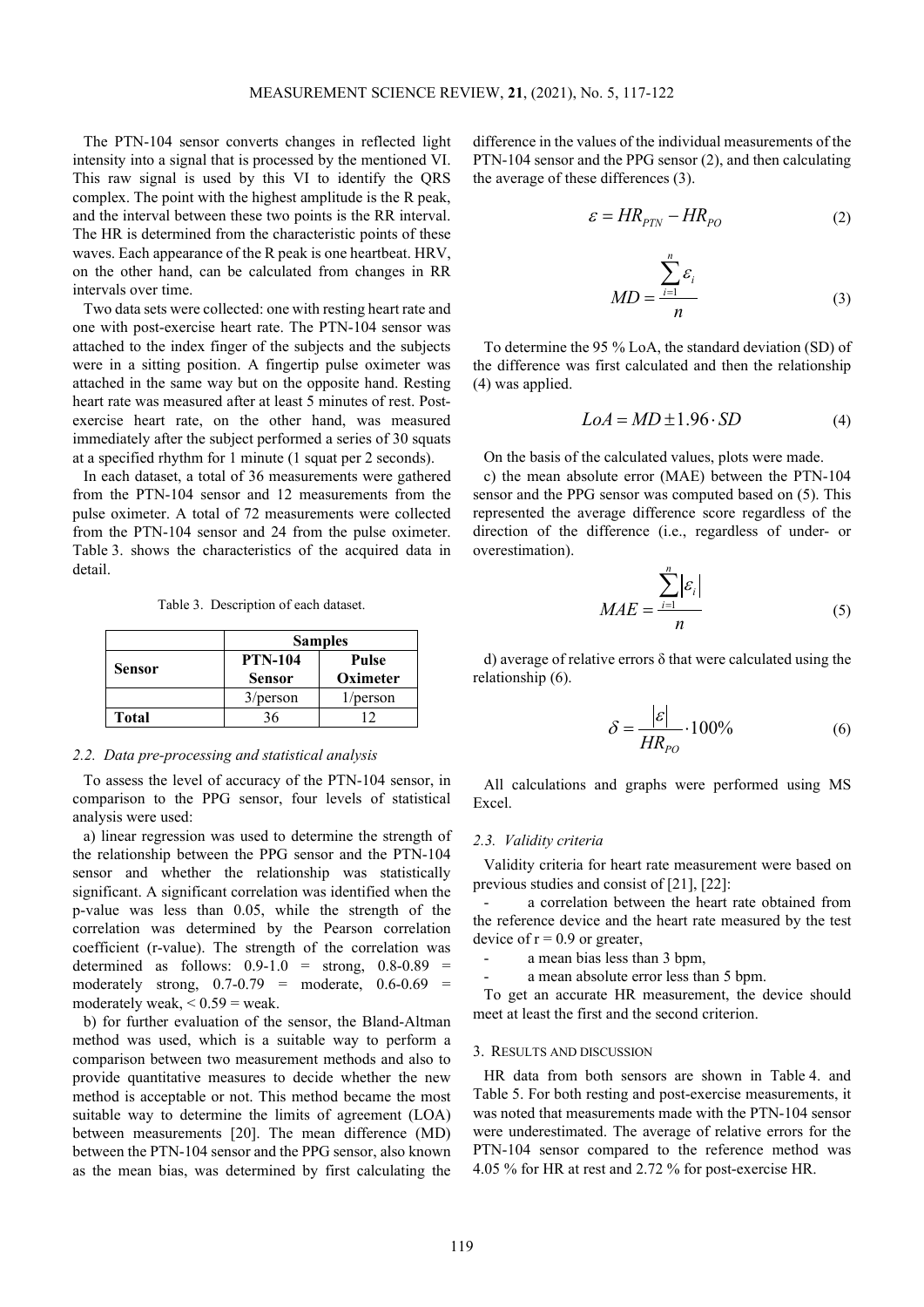Table 4. Comparison of values measured for resting heart.

|                | <b>PTN-104</b><br>Sensor             | Pulse<br>Oximeter  | $\varepsilon_r$<br>[BPM] | $\boldsymbol{\delta_r}$<br>[%] |
|----------------|--------------------------------------|--------------------|--------------------------|--------------------------------|
| No.            | $HR_{PTN}$<br>[BPM]<br>$Mean \pm SD$ | $HR_{PO}$<br>[BPM] |                          |                                |
| 1              | $80.3 \pm 1.4$                       | 87                 | $-6.70$                  | 7.70                           |
| $\overline{2}$ | $75.0 \pm 1.4$                       | 79                 | $-4.00$                  | 5.06                           |
| 3              | $71.0 \pm 2.3$                       | 78                 | $-7.00$                  | 8.97                           |
| 4              | $64.9 \pm 2.7$                       | 65                 | $-0.10$                  | 0.15                           |
| 5              | $88.4 \pm 2.2$                       | 90                 | $-1.60$                  | 1.78                           |
| 6              | $107.3 \pm 1.0$                      | 107                | $+0.30$                  | 0.28                           |
| 7              | $81.0 \pm 4.1$                       | 89                 | $-8.00$                  | 8.99                           |
| 8              | $78.7 \pm 1.1$                       | 81                 | $-2.30$                  | 2.84                           |
| 9              | $70.2 \pm 1.7$                       | 77                 | $-6.80$                  | 8.83                           |
| 10             | $75.0 \pm 5.2$                       | 77                 | $-2.00$                  | 2.60                           |
| 11             | $88.9 \pm 3.4$                       | 89                 | $-0.10$                  | 0.11                           |
| 12             | $76.0 \pm 2.3$                       | 77                 | $-1.00$                  | 1.30                           |

Table 5. Comparison of values measured for post-exercise heart rate.

|     | <b>PTN-104</b>                       | Pulse              |                          |                         |
|-----|--------------------------------------|--------------------|--------------------------|-------------------------|
|     | <b>Sensor</b>                        | Oximeter           |                          | $\boldsymbol{\delta_p}$ |
| No. | $HR_{PTN}$<br>[BPM]<br>$Mean \pm SD$ | $HR_{PO}$<br>[BPM] | $\varepsilon_p$<br>[BPM] | [%]                     |
| 1   | $94.0 \pm 1.1$                       | 98                 | $-4.0$                   | 4.08                    |
| 2   | $124.0 \pm 1.4$                      | 130                | $-6.0$                   | 4.62                    |
| 3   | $107.0 \pm 1.4$                      | 106                | $+1.0$                   | 0.94                    |
| 4   | $91.5 \pm 1.4$                       | 95                 | $-3.5$                   | 3.68                    |
| 5   | $126.0 \pm 2.9$                      | 123                | $+3.0$                   | 2.44                    |
| 6   | $179.0 \pm 5.6$                      | 181                | $-2.0$                   | 1.10                    |
| 7   | $92.2 \pm 0.8$                       | 94                 | $-1.8$                   | 1.91                    |
| 8   | $110.0 \pm 2.1$                      | 108                | $+2.0$                   | 1.85                    |
| 9   | $122.4 \pm 2.5$                      | 130                | $-7.6$                   | 5.85                    |
| 10  | $84.9 \pm 0.5$                       | 84                 | $+0.9$                   | 1.07                    |
| 11  | $116.0 \pm 3.4$                      | 121                | $-5.0$                   | 4.13                    |
| 12  | $101.0 \pm 3.1$                      | 100                | $+1.0$                   | 1.00                    |

When examining the data acquired at rest, a strong correlation between PPG and PTN-104 sensor  $(r = 0.942)$ (Fig.3.) was noticed. Also, when analyzing post-exercise data, a strong correlation was found between PPG and PTN-104 sensors  $(r = 0.988)$  (Fig.4.). The correlation between the HR obtained from the reference device and the HR measured by the test device for both series of measurements is  $r > 0.9$ . Considering this, it can be concluded that the PTN-104 sensor meets the first validation criterion. When taking into account the aggregated data, this criterion also remains fulfilled  $(r =$ 0.988).

Bland-Altman plots indicated that the PTN-104 sensor underestimated HR measures compared to the reference method (Fig.5. and Fig.6.). In reference to fingertip Pulse Oximeter, the PTN-104 sensor exhibited a mean bias of - 3.28 bpm for resting measurements and -1.83 bpm for postexercise measurements. Therefore, the second validation criterion is only met for post-exercise measurements. With increased exercise, the heart beats faster and there is more interference at the blood-sensor interface, so it is expected that the accuracy of the device will decrease as the heart accelerates [18]. Considering that, the results are surprising. Especially that other work on the validation of sensors measuring heart rate has indicated that HR measurement error tends to increase with activity intensity [23]-[25]. Increased sensor accuracy in post-exercise testing should be verified in studies on a larger group of people, where the reference device will be the gold standard method, which is the ECG.



Fig.3. Linear regression line on the scatter plot relating the resting heart rate reading by the PTN-104 sensor to the pulse oximeter reading.



Fig.4. Linear regression line on the scatter plot relating the postexercise heart rate reading by the PTN-104 sensor to the pulse oximeter reading.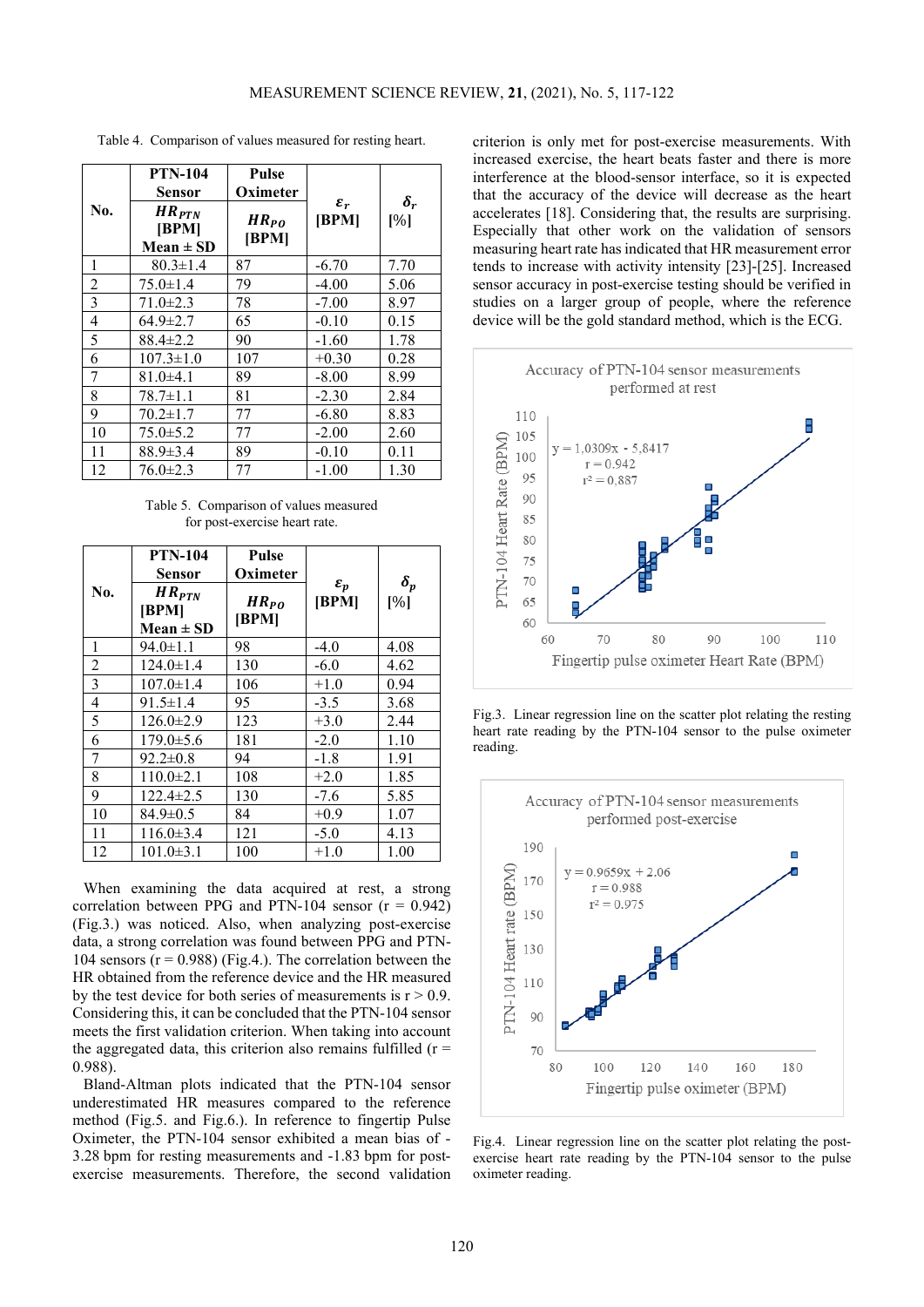

Fig.5. Bland-Altman Plot indicating mean bias scores and 95 % LoA for the measurement taken at rest.



Fig.6. Bland-Altman Plot indicating mean bias scores and 95 % LoA for post-exercise measurement.

Table 6. Results for mean absolute error (MAE).

| At rest | Post-exercise | For both series |
|---------|---------------|-----------------|
| bpm     | bpm           | [bpm]           |
| -93     | 3.55          |                 |

Taking into account the results of both measurement series, the mean bias is -2.55 bpm. As a result, the PTN-104 sensor can be considered meeting the second criterion.

The Bland-Altman analysis reflects a tendency for the PTN-104 sensor to underestimate HR. However, this tendency is smaller for higher heart rate intensities. Therefore, accuracy testing at heart rates higher than 150 bpm should be considered.

The results for the third criterion relating to MAE are included in Table 6. This criterion was met in all cases.

This is the first study on the accuracy of the PTN-104 sensor. Although the accuracy of this sensor has not been previously validated, it has been used for diagnostic purposes [15], [16]. This work will be helpful for future researchers who will want to use the PTN-104 sensor in their work.

The primary objective of this investigation was to assess the validity of heart rate measurements using the PTN-104 sensor. The results indicate that the sensor meets the established criteria when both series are considered as a whole. However, the sensor showed lower accuracy for measurements taken at rest, which is on the contrary to other papers. As indicated in [26], the plethysmographic sensors are less accurate compared to ECG due to wider peaks in the measured signal. Thus, the examined sensor should be compared to ECG.

According to the results, the PTN-104 sensor underestimates HR. Accurate measurements are important for accurate exercise recommendation, so the sensor studied is probably not suitable for such use. At this point, it can be stated with certainty that the investigated sensor is suitable for educational use.

### *3.1. Limitations*

First of all, this is preliminary research carried out on a small study group, which included a relatively young and apparently healthy sample of participants (mean:  $20.4 \pm 1.1$ ) years) and therefore the results may not be generalizable to the wider consumer market. Furthermore, the measurements obtained from the PTN-104 sensor were compared with those from the PPG sensor, which gives less accurate results than the ECG. Finally, it has been suggested that the accuracy of this sensor may be reduced at higher intensities, which was not considered in this study.

#### 4. CONCLUSIONS

Evaluation of the PTN-104 sensor showed that it was able to measure HR at rest and after exercise, but not without errors. On average, HR measured by PTN-104 sensor was with a mean bias of -2.55 bpm from HR measured by PPG. Summarizing, initial results demonstrate that this sensor can be used for educational purposes. However, its applicability in clinical applications should be verified by testing it on a larger group of subjects and in comparison with the gold standard method of heart rhythm acquisition, which is the ECG.

#### **REFERENCES**

- [1] Sabbah, H.N., Ilsar, I., Zaretsky, A., Rastogi, S., Wang, M., Gupta, R.C. (2011). Vagus nerve stimulation in experimental heart failure. *Heart Failure Review*, 16, 171-178.
- [2] Böhm, M., Reil, J.-C., Deedwania, P., Kim, J.B., Borer, J.S. (2015). Resting heart rate: Risk indicator and emerging risk factor in cardiovascular disease. *The American Journal of Medicine,* 128 (3), 219-228.